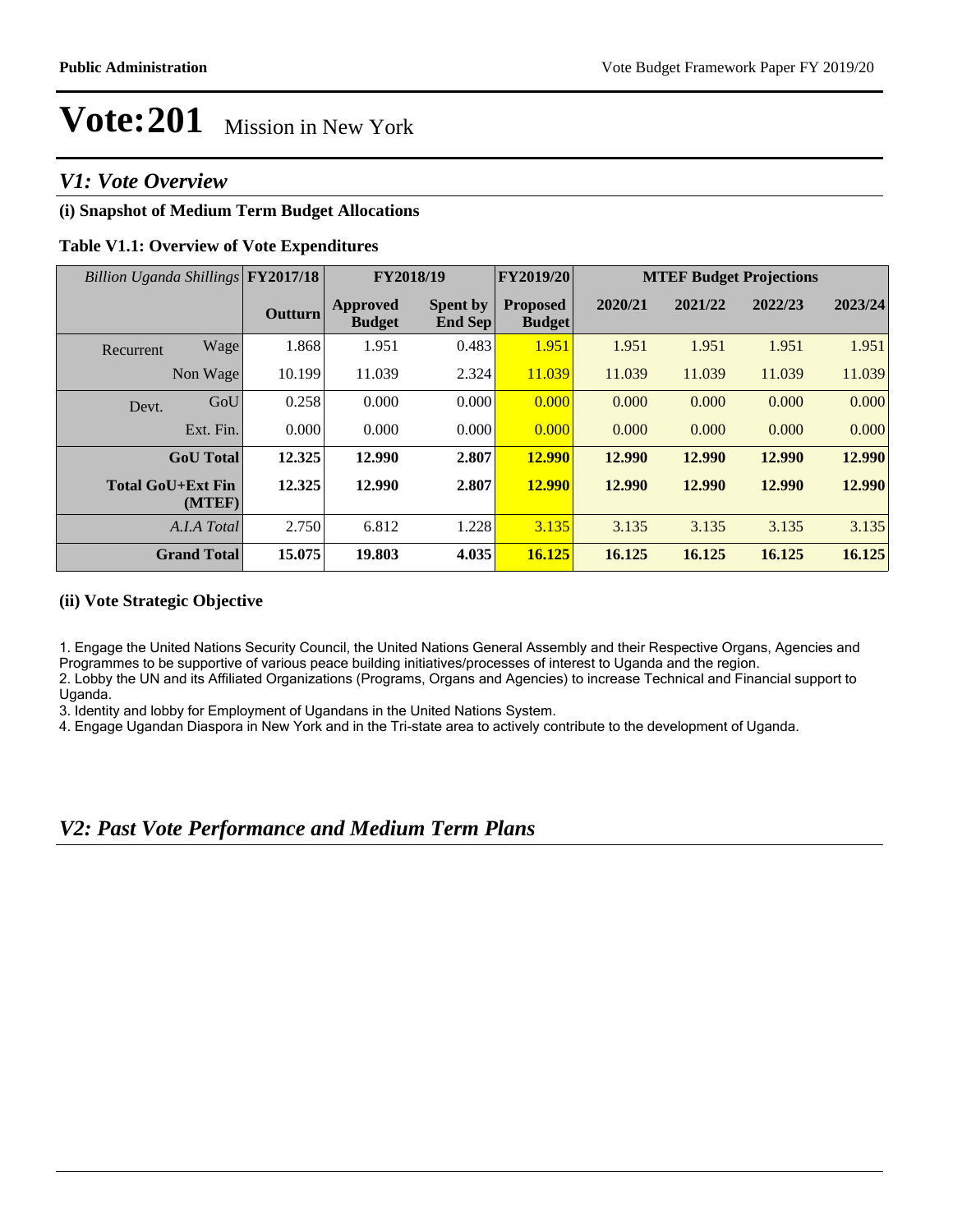#### **Performance for Previous Year FY 2017/18**

- Successfully campaigned for Justice Solomy Bbosa who was elected as the Judge of the International criminal court.

- As the President of the high-level committee on South -South cooperation, the Mission coordinated and participated in negotiations for a GA resolution and lobbied for Uganda to host a Summit on South -South cooperation in 2019 which will bring in more than 3,000 delegates.

- Negotiated the Global Compact on Environment which addresses environmental degradation particularly water pollution which has become a global health hazard

- Participated in the intergovernmental negotiations that adopted the Global Compact for Migration to be ensuring Uganda's interests and of the region are reflected in the final outcome including International Cooperation, capacity building in data collection and analysis; and respect of human rights of Migrants.

- The Mission participated in the intergovernmental consultations that adopted a Global Compact for Refugees and ensured Uganda's interests and of the Region are highlighted such as reducing the burden on refugee hosting countries, responsibility sharing by the international community and scheduling solidarity summits to generate funds for refugees and host communities.

- Collected NTR of UGX 7BN and was remitted to the consolidated fund.

- Organized a successful 55th Independence Anniversary which attracted over 300 guests at which Uganda's investment and Tourism potential was highlighted.

- Issued 742 visas and NTR collected remitted to the consolidated fund.

- Co-hosted the Uganda-Belgium Side Event on technology for SDGs: Digital innovation for sustainable societies, at which Uganda and Belgium presented best practices showcasing how digital innovation contributes to sustainable and inclusive societies (mobile money technology).

- Hosted a Uganda Investment Conference on the sidelines of the 72nd Session of UN General Assembly that was addressed by H.E President Yoweri Museveni on investment opportunities in Uganda; which attracted high caliber potential investors ie Hyundai, Exor, Royal Philips , Pataki Cahill Group, Dangote Industries Ltd, Alibabar Group and Pepsico etc

- Participated in negotiations that reviewed and approved the UN Peace keeping budget 2017-18 to a tune of \$7.3 billion.

- Organized a meeting between H.E. President Museveni and Mr. Sheikh Abdulla bin Mohammed bin Saud Al-Thani, CEO Qatar Investment Fund that discussed the status of the proposed investment plans by Qatar to Uganda in the energy sector and agreed to send a delegation to Uganda to operationalize the plans.

- Organized a meeting between H.E. President Museveni and Mr. Alain Ebobisse, CEO of Africa50 and Ms. Carole Wamuyu Wainana, Chief Operating Officer of Africa50. Uganda agreed to consider membership to the organization to benefit from Public -private Partnerships in the area of infrastructure and expertise on developing bankable projects.

- Participated in consultations with UN Capital Development Fund to extend its operations of innovative financing for sustainable development to local governments in Uganda.

#### **Performance as of BFP FY 2018/19 (Performance as of BFP)**

- Succeeded in halting the decision to transfer the Regional Service Center Entebbe to Nairobi preventing a loss of over 274 jobs of Ugandans. - Actively participated in the GA meetings that averted the major cut of 1 billion to the Peace keeping budget, which had been proposed by the Partners.

- Adoption of the resolution on consolidating gains and accelerating efforts to control and eliminate malaria in developing countries in Africa, by 2030. The resolution is important to Uganda as it stresses the need for substantial increase in financial support to address funding gaps that African countries face in implementation of their national malaria control and elimination strategies. It calls upon the development partners to support Member States to provide universal access to existing life-saving tools for the prevention, diagnosis and treatment of malaria.

- Adoption of a political declaration on global response to end TB globally by 2030. This declaration is important to Uganda as it contains action areas that are relevant to our efforts to achieve universal health coverage as spelt out in National Development Plan 2 as well as Vision 2040. - On behalf of the African group, the Mission coordinated the inclusion on the agenda of the 73rd UNGA Session, the item of seeking advisory opinion from the ICJ on the question of immunities of Heads of State and Government.

- Negotiated and adopted the Ministerial Declaration for the LDCs under the implementation of Instanbul Plan of Action and called for continued support in capacity building & Financial resources.

- Negotiated and adopted the Ministerial Declaration for the LLDCs under the implementation of Vienna programme of Action that calls for continued support in capacity building & Financial resources

- Participated in the annual ministerial meeting of Friends of mediation where Uganda highlighted its role in the region especially in the revitalized agreement in South Sudan.

- Participated in meeting of the Great Lakes Region - during high level 73rd UNGA - to mobilize international support for upcoming elections in DRC and the fight against negative forces.

- Organized a Diaspora Awareness Workshop in August 2018 at the Mission for Ugandans living in the Tri – State area of New York, New Jersey and Connecticut whereby 30 dual citizenship certificates were issued, 40 registered for national IDs, and information on bonds issued by Bank of Uganda disseminated.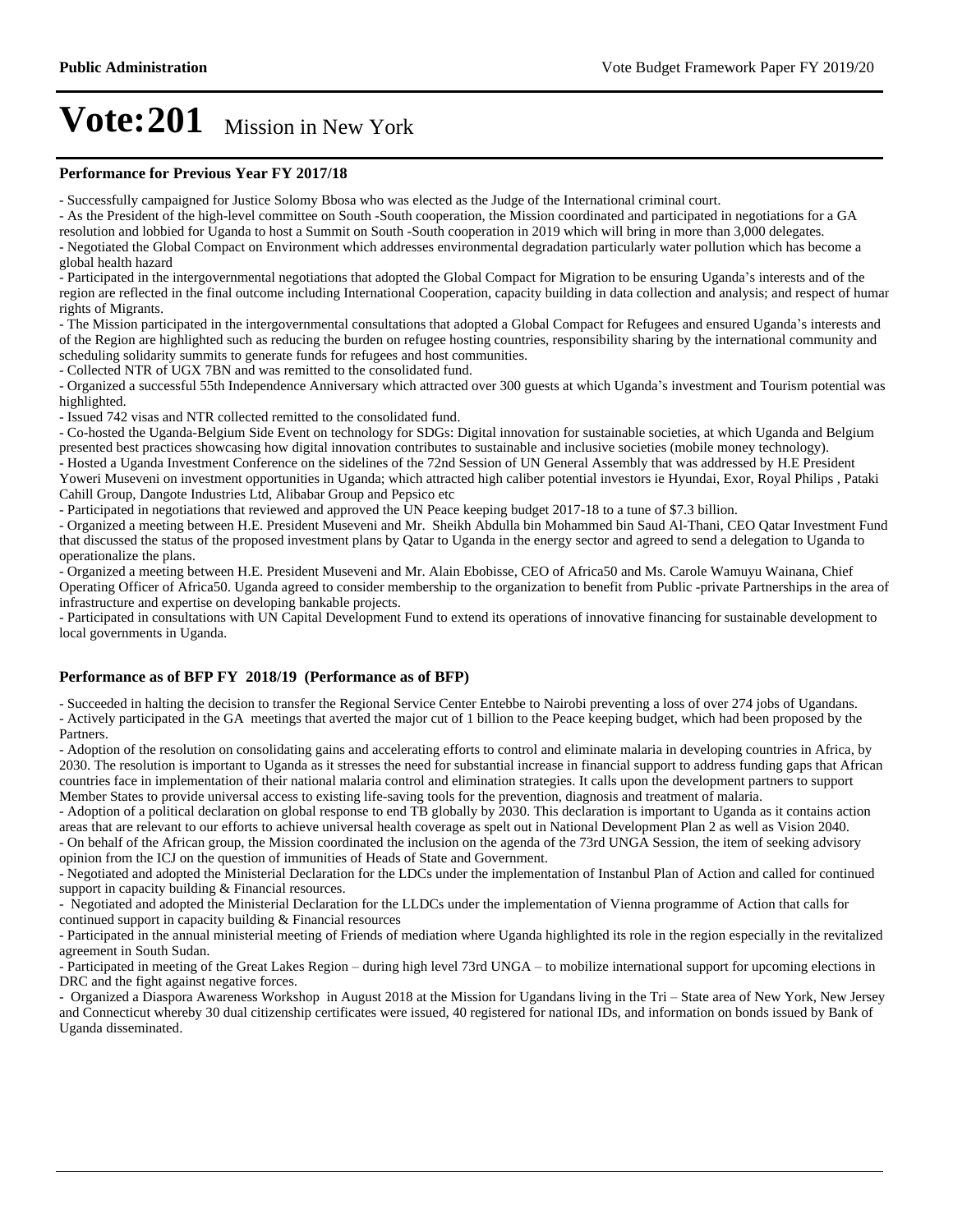#### **FY 2019/20 Planned Outputs**

- Facilitated the hosting of the 3rd South Summit held in Kampala in 2019.
- Engaged in the ongoing reforms of the Global Service Delivery Model to ensure the Regional Service Centre in Entebbe is retained.
- Hosted the annual investment forum on the sidelines of UNGA high level week.
- Hosted an annual trade, investment and tourism promotion event.
- Participated in the annual UN General Assembly committee sessions:
- Attended and participated in Security Council and General Assembly Special Sessions, respectively.
- Participated in C10 and intergovernmental negotiations (IGN) on UN Security Council Reform.
- Participated in the Conference of State Parties to the Convention on the Rights of Persons with Disabilities
- Participated in the conference on annual status on women (CSW) which deal with women involvement in politics, development, social life and their rights.
- Produced the annual Mission magazine and circulated it to stakeholders.

### **Medium Term Plans**

- Facilitate the hosting of the 3rd South Summit to be held in Kampala in 2019, which is envisaged to attract over 1,000 delegates.

- The Mission will continue to monitor how the ongoing reforms of the Global Service Delivery Model will affect the Regional Service Centre in Entebbe.

- Host the annual investment forum on the sidelines of UNGA high level week.

- Host an annual trade, investment and tourism promotion event.
- Attend the annual UN General Assembly committee sessions:
- Attend and participate in Security Council and General Assembly Special Sessions, respectively.
- Participate in C10 and intergovernmental negotiations (IGN) on UN Security Council Reform.

- Review the comprehensive refugee response framework in regard to specific countries or situations including drawing lessons from existing or past refugees' situations.

- Participate in the Conference of State Parties to the Convention on the Rights of Persons with Disabilities

- Participate in the conference on annual status on women (CSW) which deal with women involvement in politics, development, social life and their rights.

Participate in the annual youth conference to advance Uganda's youth interests.

- Production of annual magazine
- Host Independence celebrations.

### **Efficiency of Vote Budget Allocations**

To execute 90% of the planned activities with the existing budget.

### **Vote Investment Plans**

- Procurement of a security scanner at Uganda House to replace the old one.
- Installation security bollards at Uganda House.
- Caulking and window cleaning of the North wing of Uganda House.
- Exterior works and painting of the Official Residence.
- Electrical upgrade of Uganda house.

#### **Major Expenditure Allocations in the Vote for FY 2019/20**

- Maintenance of Mission properties,

- Staff accommodation

#### **V3: PROGRAMME OUTCOMES, OUTCOME INDICATORS AND PROPOSED BUDGET ALLOCATION**

**Table V3.1: Programme Outcome and Outcome Indicators**

**Programme : 52 Overseas Mission Services**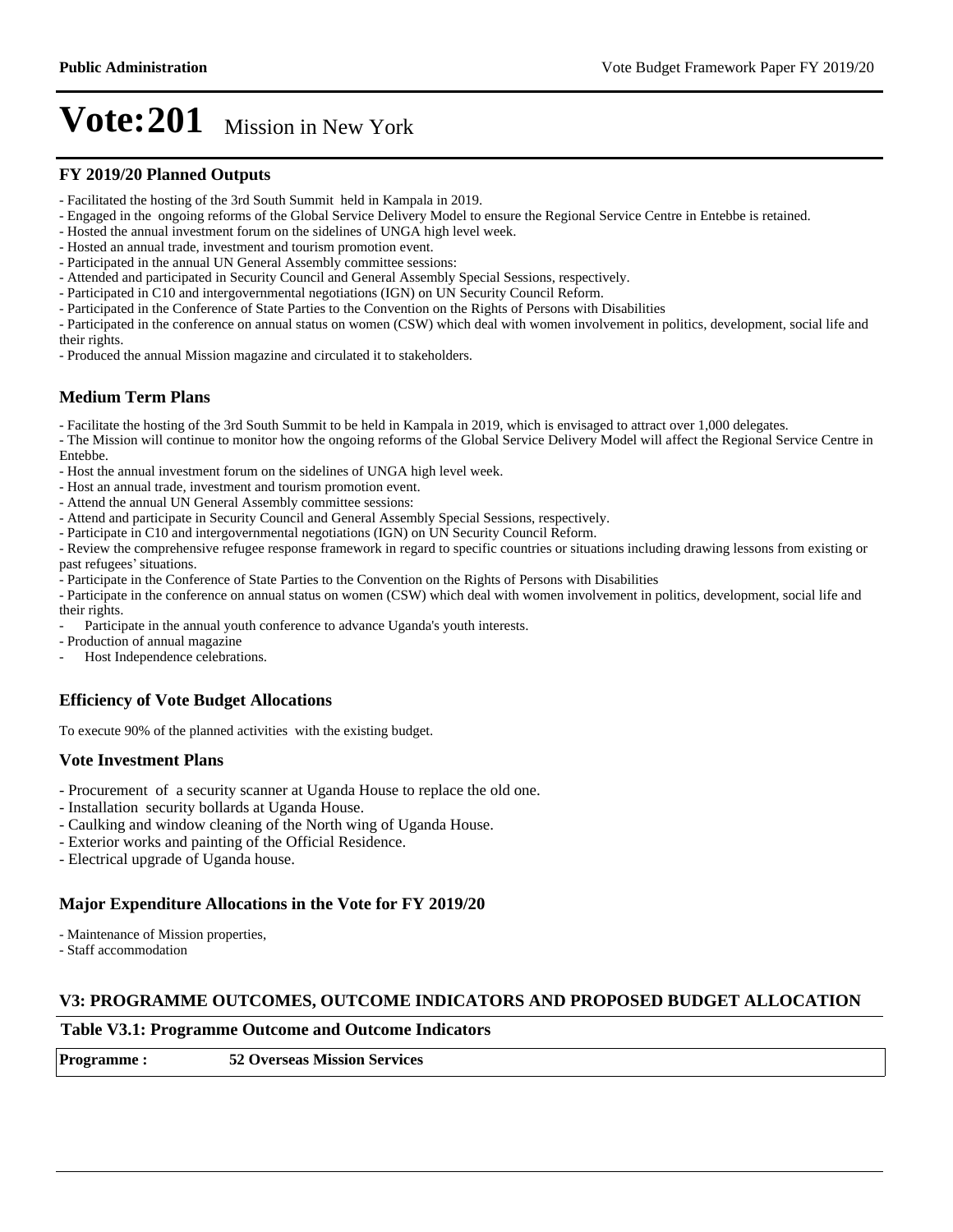| <b>Programme Objective:</b> 1. Promoting Multilateral Cooperation within the United Nations. 2. Promoting Regional and |  |  |  |  |  |  |
|------------------------------------------------------------------------------------------------------------------------|--|--|--|--|--|--|
| International Peace and Security. 3. Promoting Internal Law & Related Commitments/Obligations. 4.                      |  |  |  |  |  |  |
| Promoting Commercial & Economic Diplomacy. 5. Promoting Uganda's Public Diplomacy & Enhancing                          |  |  |  |  |  |  |
| her image. 6. Mobilizing the Diaspora for Development. 7. Strengthening Institutional Capacity. 8.                     |  |  |  |  |  |  |
| Providing Diplomatic, Protocol & Consular Services.                                                                    |  |  |  |  |  |  |
|                                                                                                                        |  |  |  |  |  |  |

**Responsible Officer:** FLORENCE KYASIIMIRE - Accounting Officer

**Programme Outcome:** Enhanced national security development, the country's image abroad and wellbeing of Ugandans

*Sector Outcomes contributed to by the Programme Outcome*

| 1. Improved regional and International Relations                |                            |                          |           |                 |                          |                               |                          |  |  |  |
|-----------------------------------------------------------------|----------------------------|--------------------------|-----------|-----------------|--------------------------|-------------------------------|--------------------------|--|--|--|
|                                                                 | <b>Performance Targets</b> |                          |           |                 |                          |                               |                          |  |  |  |
| <b>Programme Performance Indicators (Output)</b>                | 2017/18<br><b>Actual</b>   | 2018/19<br><b>Target</b> | Base year | <b>Baseline</b> | 2019/20<br><b>Target</b> | 2020/21<br><b>Target</b>      | 2021/22<br><b>Target</b> |  |  |  |
| • Number of cooperation frameworks<br>negotiated, and concluded | 4                          | 6                        |           |                 | 8                        | 10                            | 10                       |  |  |  |
| • Percentage change of foreign exchange<br>inflows              | 40%                        | 40%                      |           |                 | 50%                      | 50%                           | 50%                      |  |  |  |
| • Rating of Uganda's image abroad                               | Very good                  | Very good                |           |                 |                          | Very good Very good very good |                          |  |  |  |

## **Table V3.2: Past Expenditure Outturns and Medium Term Projections by Programme**

| <b>Billion Uganda shillings</b>     | 2017/18 | 2018/19                                   |        | 2019-20                          | <b>MTEF Budget Projections</b> |         |         |         |
|-------------------------------------|---------|-------------------------------------------|--------|----------------------------------|--------------------------------|---------|---------|---------|
|                                     | Outturn | <b>Approved Spent By</b><br><b>Budget</b> | End O1 | <b>Proposed</b><br><b>Budget</b> | 2020-21                        | 2021-22 | 2022-23 | 2023-24 |
| Vote :201 Mission in New York       |         |                                           |        |                                  |                                |         |         |         |
| <b>52 Overseas Mission Services</b> | 12.325  | 12.990                                    | 2.797  | 12.990                           | 12.990                         | 12.990  | 12.990  | 12.990  |
| Total for the Vote                  | 12.325  | 12.990                                    | 2.797  | <b>12.990</b>                    | 12.990                         | 12.990  | 12.990  | 12.990  |

### **V4: SUBPROGRAMME PAST EXPENDITURE OUTTURNS AND PROPOSED BUDGET ALLOCATIONS**

#### **Table V4.1: Past Expenditure Outturns and Medium Term Projections by SubProgramme**

| <b>Billion Uganda shillings</b>                | 2017/18        | FY 2018/19            |                          | 2019-20                          | <b>Medium Term Projections</b> |         |             |         |
|------------------------------------------------|----------------|-----------------------|--------------------------|----------------------------------|--------------------------------|---------|-------------|---------|
|                                                | Outturn Budget | <b>Approved Spent</b> | $ $ By<br><b>End Sep</b> | <b>Proposed</b><br><b>Budget</b> | 2020-21                        | 2021-22 | $2022 - 23$ | 2023-24 |
| <b>Programme: 52 Overseas Mission Services</b> |                |                       |                          |                                  |                                |         |             |         |
| 01 Headquarters New York                       | 12.067         | 12.990                | 2.797                    | 12.990                           | 12.990                         | 12.990  | 12.990      | 12.990  |
| 0398 Strengthening Mission in New York         | 0.258          | 0.000                 | 0.000                    | 0.000                            | 0.000                          | 0.000   | 0.000       | 0.000   |
| <b>Total For the Programme: 52</b>             | 12.325         | 12.990                | 2.797                    | 12.990                           | 12.990                         | 12.990  | 12.990      | 12.990  |
| <b>Total for the Vote: 201</b>                 | 12.325         | 12.990                | 2.797                    | 12.990                           | 12.990                         | 12.990  | 12.990      | 12.990  |

N / A

#### **Table V4.3: Major Capital Investment (Capital Purchases outputs over 0.5Billion)**

| FY 2018/19 | FY 2019/20 |
|------------|------------|
|            |            |